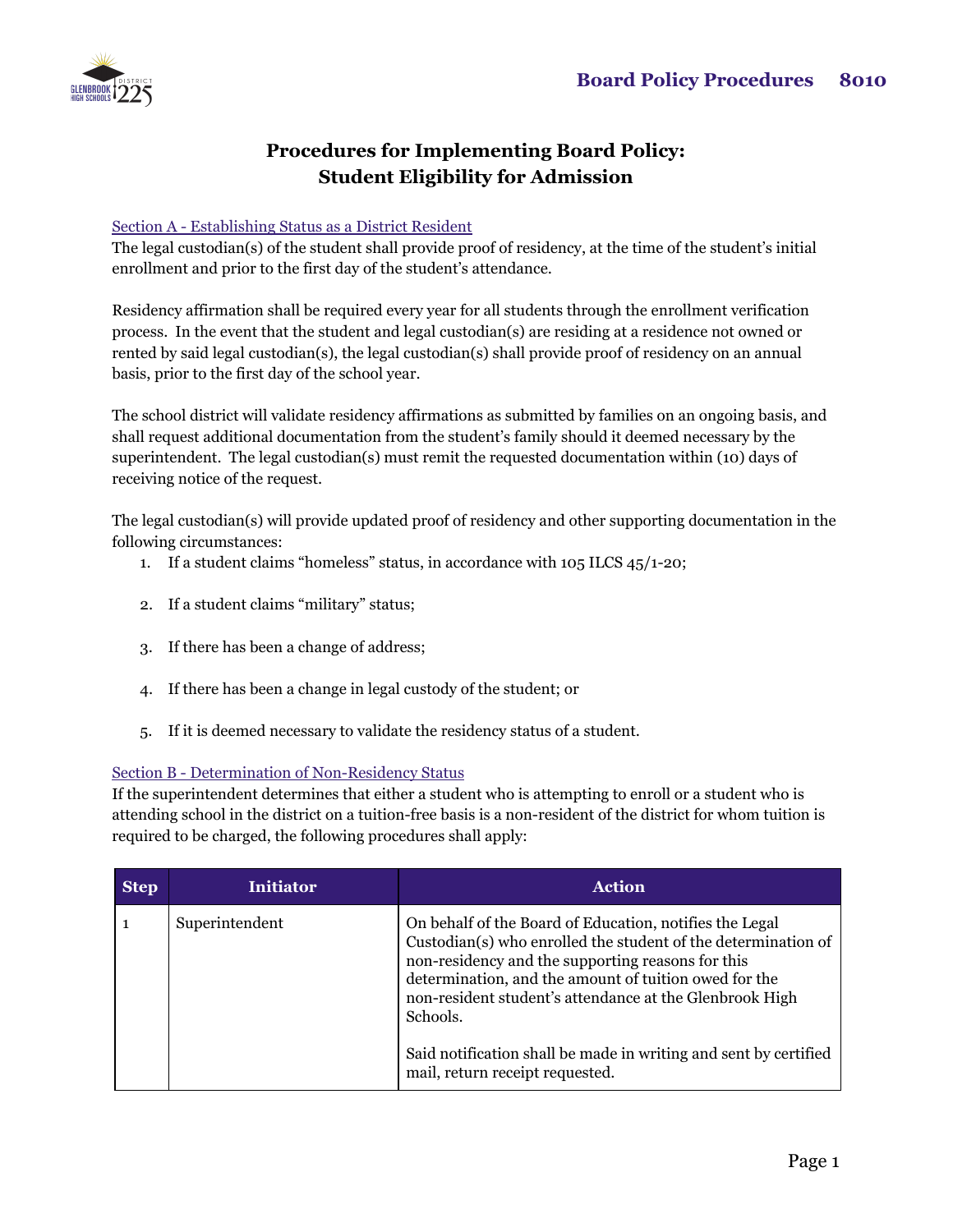

| $\mathbf{2}$   | Legal Custodian(s) or Student                                             | Within 10 calendar days after receipt of said notice in<br>А.<br>Step 1, may request a hearing to review the determination<br>regarding non-resident status and tuition. The request<br>must be in writing and be sent certified mail, return<br>receipt requested, to the attention of the superintendent.<br>If a hearing is not requested, payment of tuition is due<br>per Board Policy 8010, and the student's attendance shall<br>terminate immediately.<br>If a hearing is requested to review the determination:<br>B.<br>May request that the student continue attending at the<br>district's schools pending the Board's final decision. Such<br>attendance shall not relieve the Legal Custodian(s), who<br>enrolled the student, or the student, of their obligation to<br>pay the non-resident tuition for that attendance, if the<br>Board of Education determines the student is a<br>non-resident. (See Section 1 of Board Policy 8010). |
|----------------|---------------------------------------------------------------------------|----------------------------------------------------------------------------------------------------------------------------------------------------------------------------------------------------------------------------------------------------------------------------------------------------------------------------------------------------------------------------------------------------------------------------------------------------------------------------------------------------------------------------------------------------------------------------------------------------------------------------------------------------------------------------------------------------------------------------------------------------------------------------------------------------------------------------------------------------------------------------------------------------------------------------------------------------------|
| 3              | Superintendent                                                            | Shall notify the Legal Custodian(s) requesting the hearing of<br>its time and place within 10 days after receipt of the hearing<br>request.<br>Said notification shall be made in writing and sent by certified<br>mail, return receipt requested.<br>The hearing date shall not be less than 10 calendar days nor<br>more than 20 calendar days after said notice is given. The<br>hearing notice shall notify the person requesting the hearing<br>that any written evidence and testimony or witnesses not<br>disclosed to the other party at least 3 calendar days prior to<br>the hearing are barred at the hearing without the district's<br>consent.                                                                                                                                                                                                                                                                                              |
| $\overline{4}$ | Legal Custodian(s) or Student<br>and Superintendent                       | At least 3 calendar days prior to the hearing, each party shall<br>disclose to the other party all written evidence and testimony<br>that it may submit during the hearing and a list of witnesses<br>that it may call during the hearing.                                                                                                                                                                                                                                                                                                                                                                                                                                                                                                                                                                                                                                                                                                               |
| 5              | <b>Independent Hearing Officer</b><br>Designated by the<br>Superintendent | Conducts the hearing. At the hearing, (1) the Legal<br>A.<br>Custodian(s) who enrolled the student has the burden of<br>going forward with the evidence concerning the student's<br>residency and bears the burden of proof to establish<br>residency in the district, (2) the Superintendent and the<br>Legal Custodian(s) who enrolled the student may use<br>representatives of their choice, and (3) the<br>Superintendent and the Legal Custodian(s) who enrolled<br>the student may submit relevant evidence at the hearing.<br>Within 5 calendar days after the hearing's conclusion,<br>В.<br>sends a report of the testimony, copies of documents<br>submitted by the respective parties at the hearing and                                                                                                                                                                                                                                     |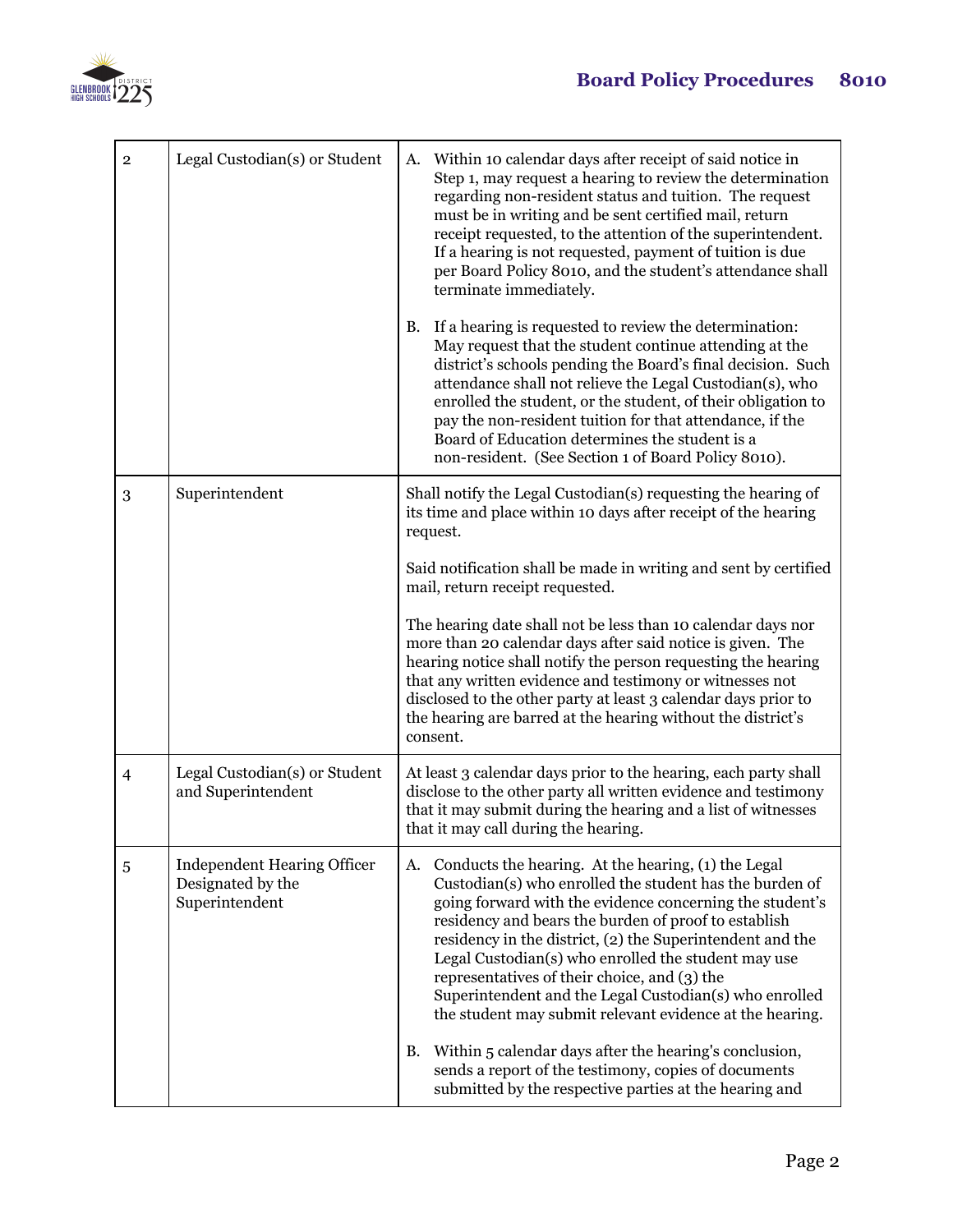

|   |                               | findings in writing, by certified mail, return receipt<br>requested, to both Superintendent, as well as Legal<br>Custodian(s) who enrolled the student.                                                                                                                                                                                                                                                                                                                                                                                                                                                                                                                                                                                                   |
|---|-------------------------------|-----------------------------------------------------------------------------------------------------------------------------------------------------------------------------------------------------------------------------------------------------------------------------------------------------------------------------------------------------------------------------------------------------------------------------------------------------------------------------------------------------------------------------------------------------------------------------------------------------------------------------------------------------------------------------------------------------------------------------------------------------------|
| 6 | Legal Custodian(s) or Student | Upon receipt of the independent hearing officer's report:<br>Within 5 calendar days after receipt of the hearing officer's<br>findings, may file written objections to the findings, with the<br>Board of Education, by sending any objections by certified<br>mail, return receipt requested, to the attention of the<br>Superintendent.                                                                                                                                                                                                                                                                                                                                                                                                                 |
| 7 | <b>Board of Education</b>     | A. Within 30 calendar days after the hearing's conclusion,<br>the Board will determine, based on the evidence<br>presented, whether or not the student is a resident of the<br>school district and the amount of any tuition, required to<br>be charged, as a result of the student's attendance in the<br>district's schools.                                                                                                                                                                                                                                                                                                                                                                                                                            |
|   |                               | The Superintendent sends a copy of the Board of<br>В.<br>Education's decision to the Legal Custodian(s) who<br>enrolled the student, or the student, within 5 calendar<br>days, by certified mail, return receipt requested.                                                                                                                                                                                                                                                                                                                                                                                                                                                                                                                              |
|   |                               | The decision must also inform the Legal Custodian(s)<br>C.<br>who enrolled the student that: (1) he/she may, within $5$<br>calendar days after receipt of the Board of Education's<br>decision, petition the Intermediate Service Center<br>(Regional Office of Education) to review the decision; and<br>(2) at his/her request, the student may continue<br>attending the district's school pending the Intermediate<br>Service Center's review of the Board of Education's<br>decision. Such attendance shall not relieve the person<br>who enrolled the student of the obligation to pay the<br>tuition for the attendance if the Intermediate Service<br>Center decides the student is a nonresident. The Board of<br>Education's decision is final. |
|   |                               | D. If a student is determined to be a non-resident: The<br>student may complete the current semester, only if<br>non-resident tuition, for that semester, has been paid in<br>full. Otherwise, the student's attendance shall terminate<br>immediately.                                                                                                                                                                                                                                                                                                                                                                                                                                                                                                   |
| 8 | Legal Custodian(s) or Student | Within 5 calendar days after receiving the Board of<br>Education's decision, may petition the Intermediate Service<br>Center to review the decision.                                                                                                                                                                                                                                                                                                                                                                                                                                                                                                                                                                                                      |
|   |                               | The petition must include the basis for the request and be.<br>sent by certified mail, return receipt requested, to the<br>Intermediate Service Center and the Superintendent.                                                                                                                                                                                                                                                                                                                                                                                                                                                                                                                                                                            |